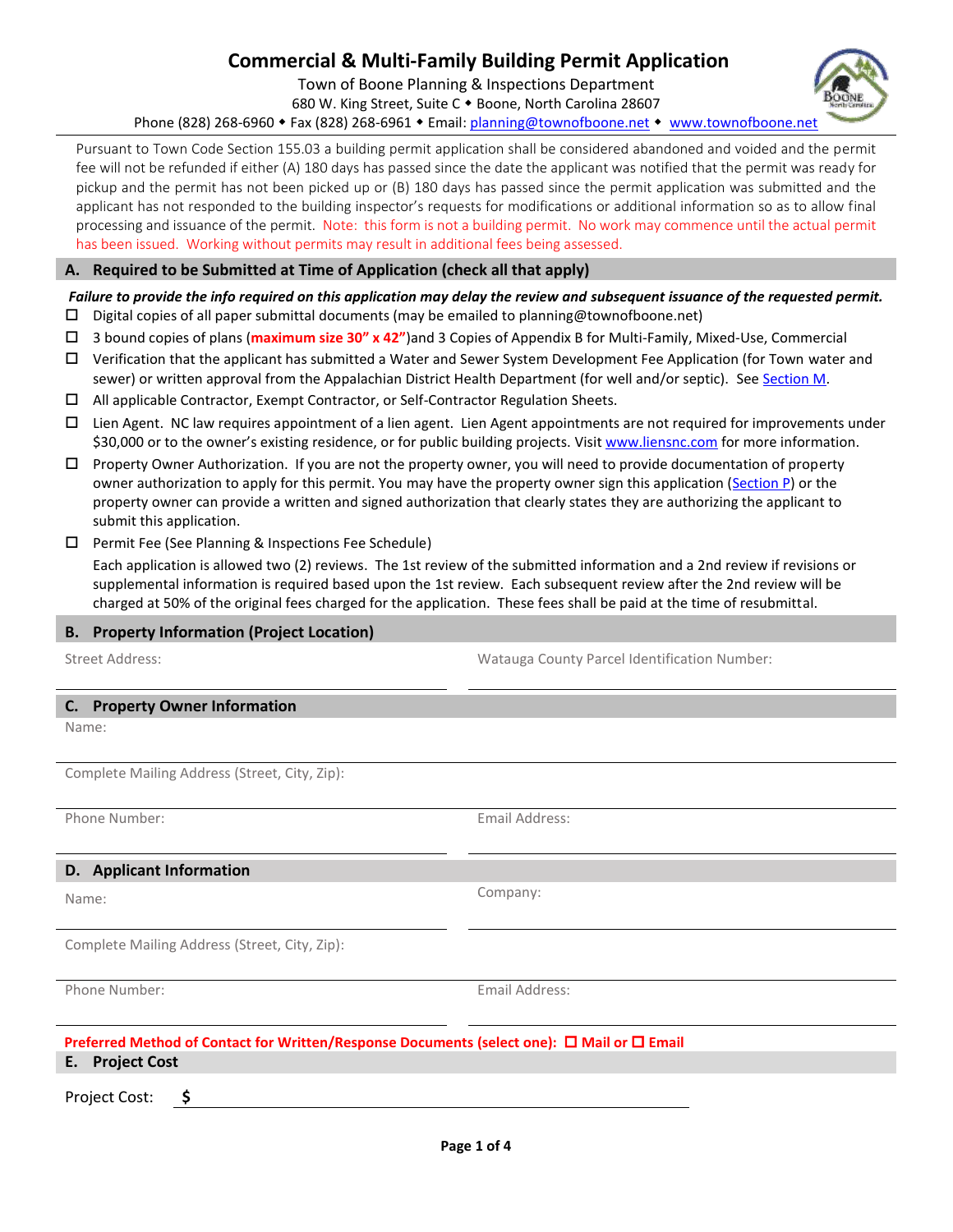<span id="page-1-0"></span>

| <b>G.</b> Building Information                                                                                                                       |                         |                                         |               |               |                                                                         |                                                   |                               |                         |
|------------------------------------------------------------------------------------------------------------------------------------------------------|-------------------------|-----------------------------------------|---------------|---------------|-------------------------------------------------------------------------|---------------------------------------------------|-------------------------------|-------------------------|
| Project Type (select all that<br>apply):                                                                                                             |                         |                                         |               |               | □New Construction □ Addition □ Renovation/Remodel □ Change of Occupancy |                                                   |                               |                         |
| <b>Total Square Footage:</b><br><u> 1980 - Andrea State Barbara, amerikan personal di sebagai personal di sebagai personal di sebagai personal d</u> |                         |                                         |               |               |                                                                         |                                                   |                               |                         |
| Number of Stories:                                                                                                                                   |                         |                                         |               |               |                                                                         |                                                   |                               |                         |
| <b>Building Height:</b>                                                                                                                              |                         |                                         |               |               |                                                                         |                                                   |                               |                         |
| Number of Units:                                                                                                                                     |                         |                                         |               |               |                                                                         |                                                   |                               |                         |
| Number of<br>Bedrooms:                                                                                                                               |                         |                                         |               |               |                                                                         |                                                   |                               |                         |
| Elevators:                                                                                                                                           | $\Box$ Yes or $\Box$ No |                                         |               |               |                                                                         |                                                   |                               |                         |
| Sprinkled:                                                                                                                                           | $\Box$ Yes or $\Box$ No |                                         |               |               |                                                                         |                                                   |                               |                         |
| Type of Construction                                                                                                                                 |                         | $\Box$ IA                               | $\Box$ IB     | $\Box$ IIA    | $\square$ IIB                                                           | $\square$ IIIA                                    |                               |                         |
| See Chapter 6 of the NC Building Code                                                                                                                |                         | $\square$ IIIB                          | $\square$     | $\square$ VA  | $\square$ VB                                                            |                                                   |                               |                         |
|                                                                                                                                                      |                         | $\Box A-1$                              | $\Box A-2$    | $\Box A-3$    | $\Box A - 4$                                                            | $\Box$ A-5                                        | $\Box$ B                      | $\Box E$                |
| Previous Type of Occupancy                                                                                                                           |                         | $\Box F-1$                              | $\Box H-1$    | $\Box H - 2$  | $\Box H-3$                                                              | $\Box H - 4$                                      | $\Box H - 5$                  | $\Box$ -1               |
| See Chapter 3 of the NC Building Code                                                                                                                |                         | $\Box$ -2                               | $\Box$ -3     | $\Box$ -4     | ПM                                                                      | $\Box R-1$                                        | $\Box R-2$                    | $\Box R-3$              |
|                                                                                                                                                      |                         | $\Box R - 4$                            | $\square$ S-1 | $\square$ S-2 | שם                                                                      | <b>DMIXED</b>                                     |                               | <b>CINOT APPLICABLE</b> |
|                                                                                                                                                      |                         | $\Box A-1$                              | $\Box A-2$    | $\Box A-3$    | $\Box A - 4$                                                            | $\Box$ A-5                                        | $\Box$ B                      | $\Box E$                |
| Proposed Type of Occupancy                                                                                                                           |                         | $\Box F-1$                              | $\Box H-1$    | $\Box H - 2$  | $\Box H - 3$                                                            | □Н-4                                              | $\Box H - 5$                  | $\Box$ -1               |
| See Chapter 3 of the NC Building Code                                                                                                                |                         | $\Box$ -2                               | $\Box$ -3     | $\Box$ -4     | ПM                                                                      | $\Box R-1$                                        | $\Box R-2$                    | $\Box R-3$              |
|                                                                                                                                                      |                         | $\Box R - 4$                            | $\square$ S-1 | $\square$ S-2 | שם                                                                      | $\square$ MIXED                                   |                               | <b>CINOT APPLICABLE</b> |
| H. Electrical Information                                                                                                                            |                         |                                         |               |               |                                                                         |                                                   |                               |                         |
| □New Electrical Service<br>amps                                                                                                                      |                         |                                         |               |               |                                                                         |                                                   |                               |                         |
| □Electrical Service Change<br>From                                                                                                                   |                         | <u> 1990 - Johann Barbara, martxa a</u> |               | amps to       |                                                                         | <u> 1989 - Johann Barnett, fransk politiker (</u> | amps                          |                         |
| $\Box$ Other electrical work (as described in Section F)                                                                                             |                         |                                         |               |               |                                                                         |                                                   |                               |                         |
| I. Plumbing Information (if applicable)                                                                                                              |                         |                                         |               |               |                                                                         |                                                   |                               |                         |
| Fuel Type<br>Gallons<br>□New Water Heater                                                                                                            |                         |                                         |               |               |                                                                         |                                                   |                               |                         |
| □Water Heater Change Current Gallons                                                                                                                 |                         |                                         |               |               | <b>Proposed Gallons</b>                                                 |                                                   | □Electric or<br>$\square$ Gas |                         |
| $\Box$ Other plumbing work (as described in Section F)                                                                                               |                         |                                         |               |               |                                                                         |                                                   |                               |                         |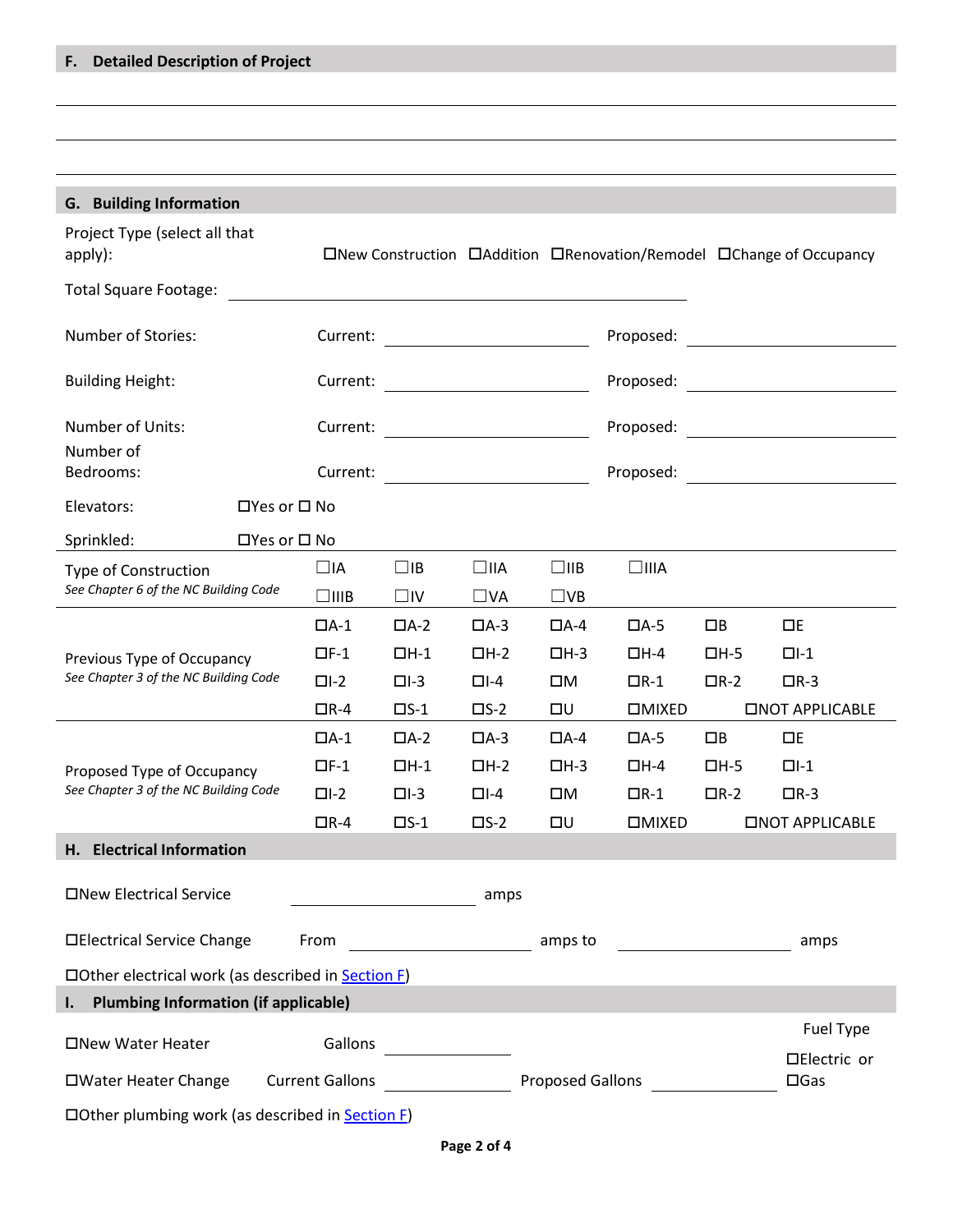<span id="page-2-0"></span>

| <b>HVAC Information (if applicable)</b><br>J.                                                                                                                                                                                                              |                                                       |              |                      |              |                                               |  |  |
|------------------------------------------------------------------------------------------------------------------------------------------------------------------------------------------------------------------------------------------------------------|-------------------------------------------------------|--------------|----------------------|--------------|-----------------------------------------------|--|--|
| Ton/BTU<br>□New HVAC                                                                                                                                                                                                                                       |                                                       |              |                      |              |                                               |  |  |
| □HVAC Change                                                                                                                                                                                                                                               | Ton/BTU                                               |              |                      |              |                                               |  |  |
| □ Other HVAC work (as described in <b>Section F)</b>                                                                                                                                                                                                       |                                                       |              |                      |              |                                               |  |  |
| Current Type of System                                                                                                                                                                                                                                     | $\Box$ Boiler                                         | □Heat Pump   | $\Box$ Furnace       | □Other:      |                                               |  |  |
| Proposed Type of System                                                                                                                                                                                                                                    | □Boiler                                               | □Heat Pump   | $\Box$ Furnace       | □Other:      |                                               |  |  |
| <b>Current Fuel Type</b>                                                                                                                                                                                                                                   | $\square$ LP Gas                                      | □Natural Gas | $\Box$ Electric      | □Other:      | <u> 1989 - Johann John Stone, mars et al.</u> |  |  |
| Proposed Fuel Type                                                                                                                                                                                                                                         | $\square$ LP Gas                                      | □Natural Gas | $\Box$ Electric      | □Other:      |                                               |  |  |
| $\Box$ Note: Applicant must submit a site plan showing the location of new outdoor equipment or outdoor equipment that is changing location.                                                                                                               |                                                       |              |                      |              |                                               |  |  |
| K. Gas Information (if applicable)                                                                                                                                                                                                                         |                                                       |              |                      |              |                                               |  |  |
| □Natural Gas<br>$\square$ LP Gas<br>Is this a gas conversion?<br>□Yes or □No<br>Carbon monoxide detectors are<br>List all vented appliances to be connected:<br>required for fuel operated<br>appliances.<br>List all unvented appliances to be connected: |                                                       |              |                      |              |                                               |  |  |
| Fire Alarm/Suppression Information (if applicable)<br>L.                                                                                                                                                                                                   |                                                       |              |                      |              |                                               |  |  |
| Fire Alarm System<br>□New                                                                                                                                                                                                                                  |                                                       |              | □Renovation          |              | $\square$ NA                                  |  |  |
|                                                                                                                                                                                                                                                            | <b>Fixed Fire Suppression System</b><br>$\square$ New |              | □Renovation          |              | <b>ONA</b>                                    |  |  |
| Sprinkler System<br>□New                                                                                                                                                                                                                                   |                                                       | □Renovation  |                      | $\square$ NA |                                               |  |  |
| <b>Standpipe System</b>                                                                                                                                                                                                                                    | $\square$ New                                         |              | $\Box NA$            |              |                                               |  |  |
| M. Water & Wastewater Utility Information                                                                                                                                                                                                                  |                                                       |              |                      |              |                                               |  |  |
| □Town:                                                                                                                                                                                                                                                     |                                                       |              | □Private:            |              |                                               |  |  |
| □Water and/or □Sewer                                                                                                                                                                                                                                       |                                                       |              | □Well and/or □Septic |              |                                               |  |  |
| Commercial Kitchen? □Yes □No                                                                                                                                                                                                                               |                                                       |              |                      |              |                                               |  |  |
| Industrial Pretreatment Required? □ Yes □ No                                                                                                                                                                                                               |                                                       |              |                      |              |                                               |  |  |
| <b>Backflow</b><br>Prevention<br>□New<br>□Renovation<br>$\Box NA$<br>Device                                                                                                                                                                                |                                                       |              |                      |              |                                               |  |  |